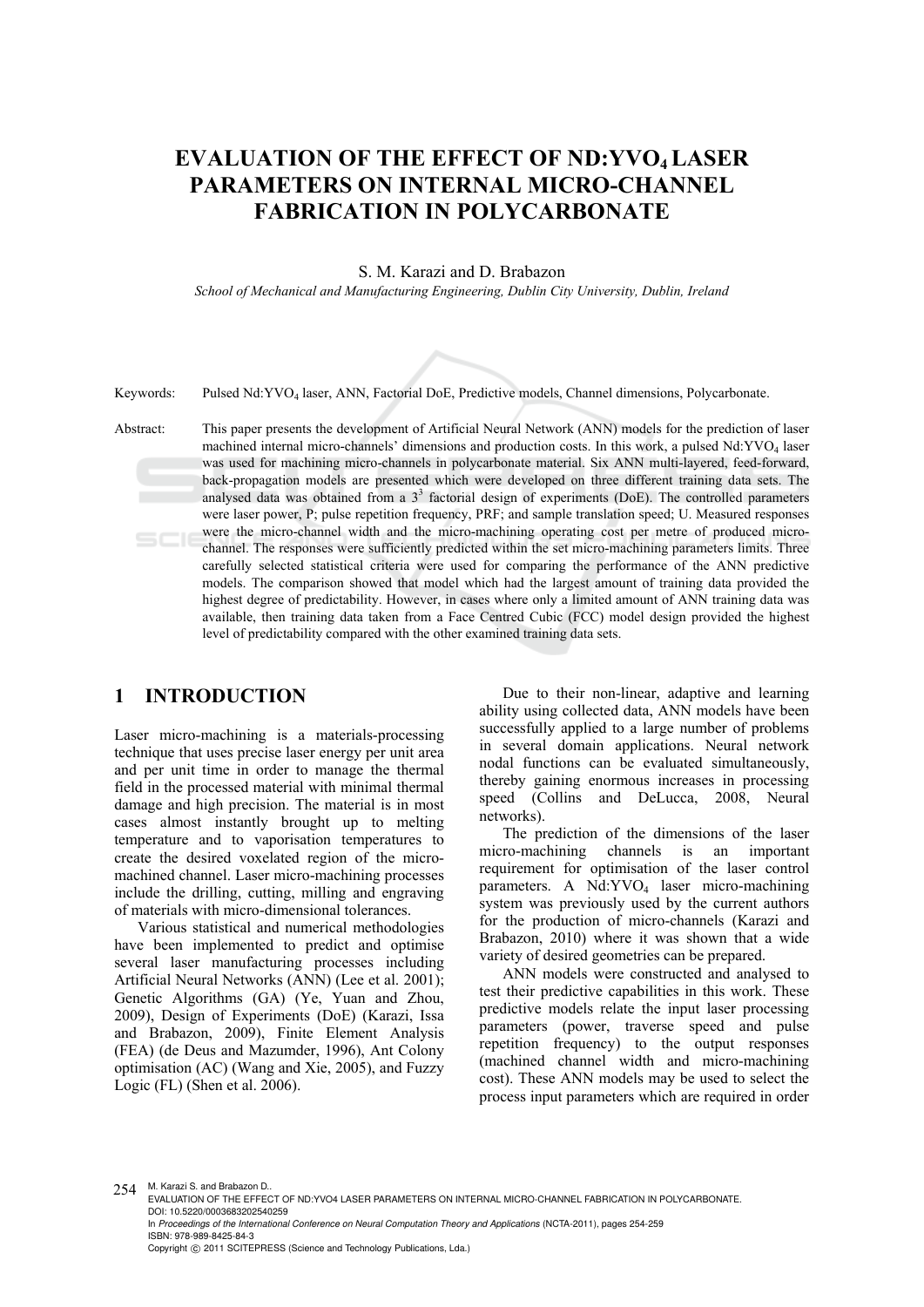to achieve micro-channel dimensions within a specified budget.

## **2 EXPERIMENTAL SET-UP**

#### **2.1 Experimental Work**

In this paper, a  $2W$  Nd:YVO<sub>4</sub> 1064 nm wavelength laser system was used for the micro-channel fabrication. These internal micro-channels were created in polycarbonate (PC) sheets of 10 mm thickness. In order to facilitate the measurement of the micro-channels' widths, a 2 mm distance between micro-channels was set. For micromachining, the PC work pieces were initially positioned on the 3D positioning stage such that the laser spot was focused beyond the sample surface. The laser beam was then fired and the sample moved away from the stationary laser head. This laser micro-machining processing technique enabled creating the internal micro-channel from the back to **2.3 Micro-channels Width**  the front of the sample

#### **2.2 Experimental Design**

In order to study the relationship between the main Nd:YVO4 laser process parameters and the developed micro-channel width and corresponding micro-machining operating cost, an arranged series of information-gathering experiments was designed according to DoE methodology.

In this paper, the examined laser process input parameters were laser power, P; pulse repetition frequency, PRF; and sample translation speed; U. Each of these parameters was analysed at the low, middle, and high levels, all of which were determined after initial screening experiments. This 33 factorial design of experiments was prepared using Design-Expert V7 software. The design levels of the laser input parameters are shown in Table 1.

Table 1: Design of Experiment set levels of power, pulse repetition frequency and sample speed used, as well as corresponding level coding.

| Variables | P(W) | PRF (kHz) | $U$ (mm/sec) |
|-----------|------|-----------|--------------|
| Low       | 0.5  |           | 0.5          |
| Mid       |      | 23        | 1.74         |
| High      | 1.5  | 33        | 2.98         |

There are 27 possible combinations of the three process parameters at the three selected levels. The centre point of the design was repeated five additional times, where (P=1 W, PRF=23 kHz, U=1.74 mm/sec), to provide a measure of process stability and inherent variability.

# **Measurement**

The micro-channel width (diameter) for each experiment was measured at three different locations along the produced channel and the average values were determined. Theses dimensional measurements were carried out using Leica optical microscope and OMNIMET image analysis software.

The measurement results of the repeated experiments were averaged to one, bringing the overall number of experiments from 32 to 27 unique experiments. These measurement results (27 for width and 27 for micro-machining cost) provided the data set from which training sets were chosen for the subsequent ANN modelling.

Table 2: Breakdown of estimated micro-machining cost per hour.

| <b>Element of cost</b>                        | <b>Calculations</b>                                | Cost $\epsilon$ /hr |  |
|-----------------------------------------------|----------------------------------------------------|---------------------|--|
| Laser power supply                            | $(800 W)$ ( $60.16/kW$ hr) ( $P/2$ ) / 1000        | $0.064\times P$     |  |
| DELL PC Optiplex 170L & monitor               | (140 W)(60.16/kW hr) / 1000                        | 0.0224              |  |
| CompactRIO - control power                    | $(8.2 W)$ ( $\epsilon$ 0.16/kW hr) / 1000          | 0.0013              |  |
| D-link network switch                         | $(4.5 W)$ ( $\epsilon$ 0.16/kW hr) / 1000          | 0.0007              |  |
| BWD MiniLab - motion power                    | $(43 W)$ (€0.16/kW hr) / 1000                      | 0.0069              |  |
| Diode replacement                             | $(\text{\textsterling} 11,410 / 10000 \text{ hr})$ | 1.141               |  |
| Maintenance labour                            | $(12 hr/2000 hr operation)$ (€ 50/hr)              | 0.3                 |  |
| Total estimated micro-machining cost per hour | $1.4723 + 0.064 \times P$                          |                     |  |

Micro-maching cost 
$$
[\mathcal{E}/m] = \frac{1.4723 + 0.064 \times P \frac{\mathcal{E}}{hr}}{(0.85) \times U \left[\frac{mm}{sec}\right] \left[3600 \frac{\sec}{hr}\right] \left[\frac{m}{1000 \, mm}\right]} = \frac{(0.481 + 0.021 \, P)}{U}
$$
 (1)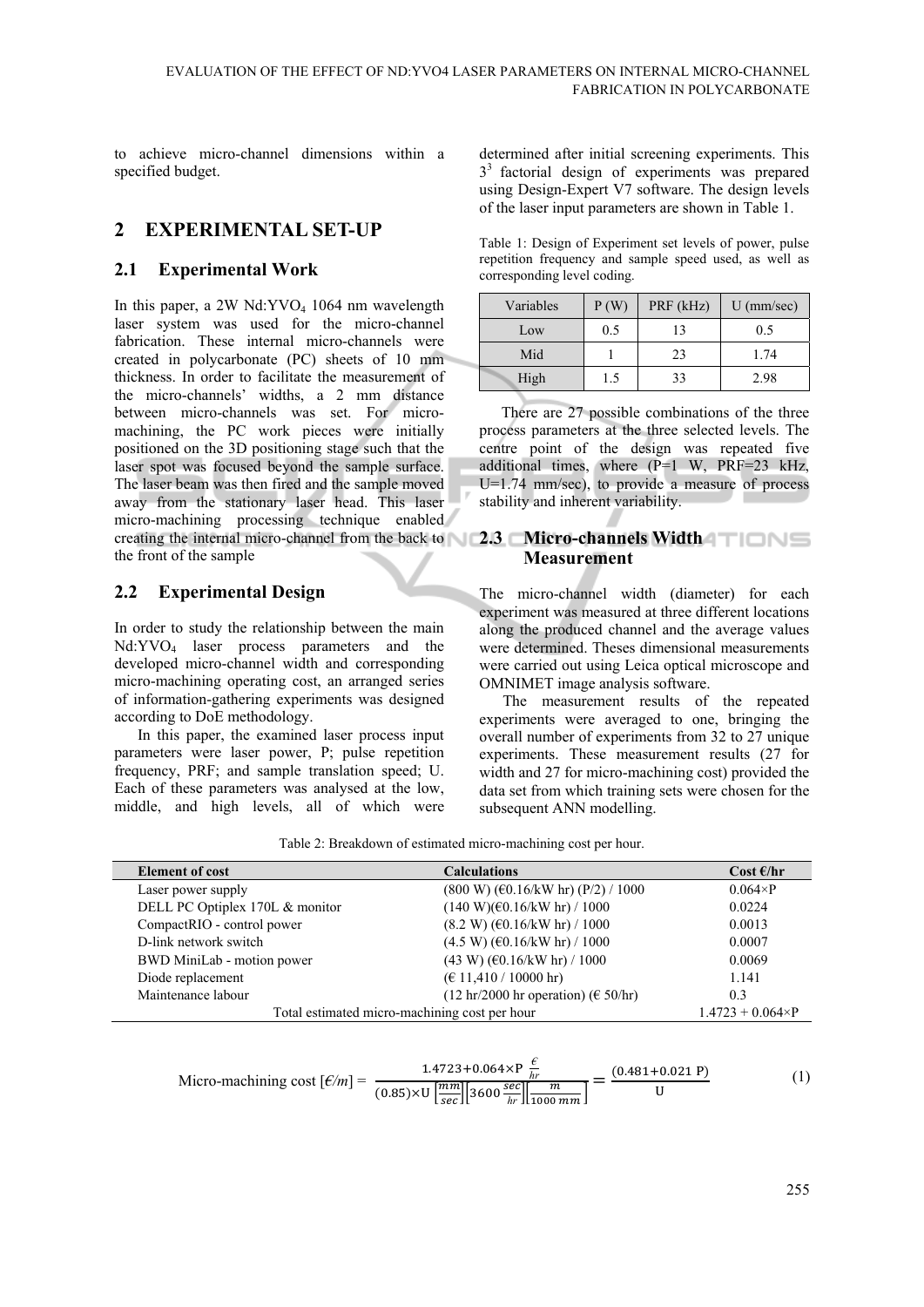#### **2.4 Micro-machining Cost Calculation**

Processing cost can be approximated as micromachining cost per length for a specific laser micromachining operation. In this approach, unplanned maintenances and breakdowns have not been taken into consideration. Furthermore, labour cost was not considered since the  $Nd:YVO<sub>4</sub>$  laser was for experimental purposes. Assuming the relationship between the electrical consumption of the laser power supply and the laser power emitted by the laser head is linearly proportional, the total estimated operating cost per hour as a function of the output power can be expressed by 1.4723 +  $0.064\times P$ .

Table 2 shows a breakdown of estimated micromachining cost per hour. Assuming 85% utilisation, the total approximated operating cost per unit length  $(in \in \mathcal{E}/m)$  is given by the following Equation (1).

#### **2.5 ANN Models' Setup**

Three ANN predictive models were developed for the width and another three for micro-machining cost estimation using the three inputs P, U, and PRF. These models were developed in order to examine the influence of changing the number and the selection of training data on the prediction capability of the ANN model. These six models were based on 3 different training data sets as follows:

- Model I: 24 randomly selected experiments (from the total of 27) were used to train the network;
- Model II: 14 experiments, selected according to the Face Centred Cubic (FCC) Design, were used to train the network;
- Model III: 13 experiments, selected according to the Box-Behnken (BB) Design, were used to train the network.



Figure 1: Schematic representation of the training data for (a) model I, (b) model II, and (c) model III.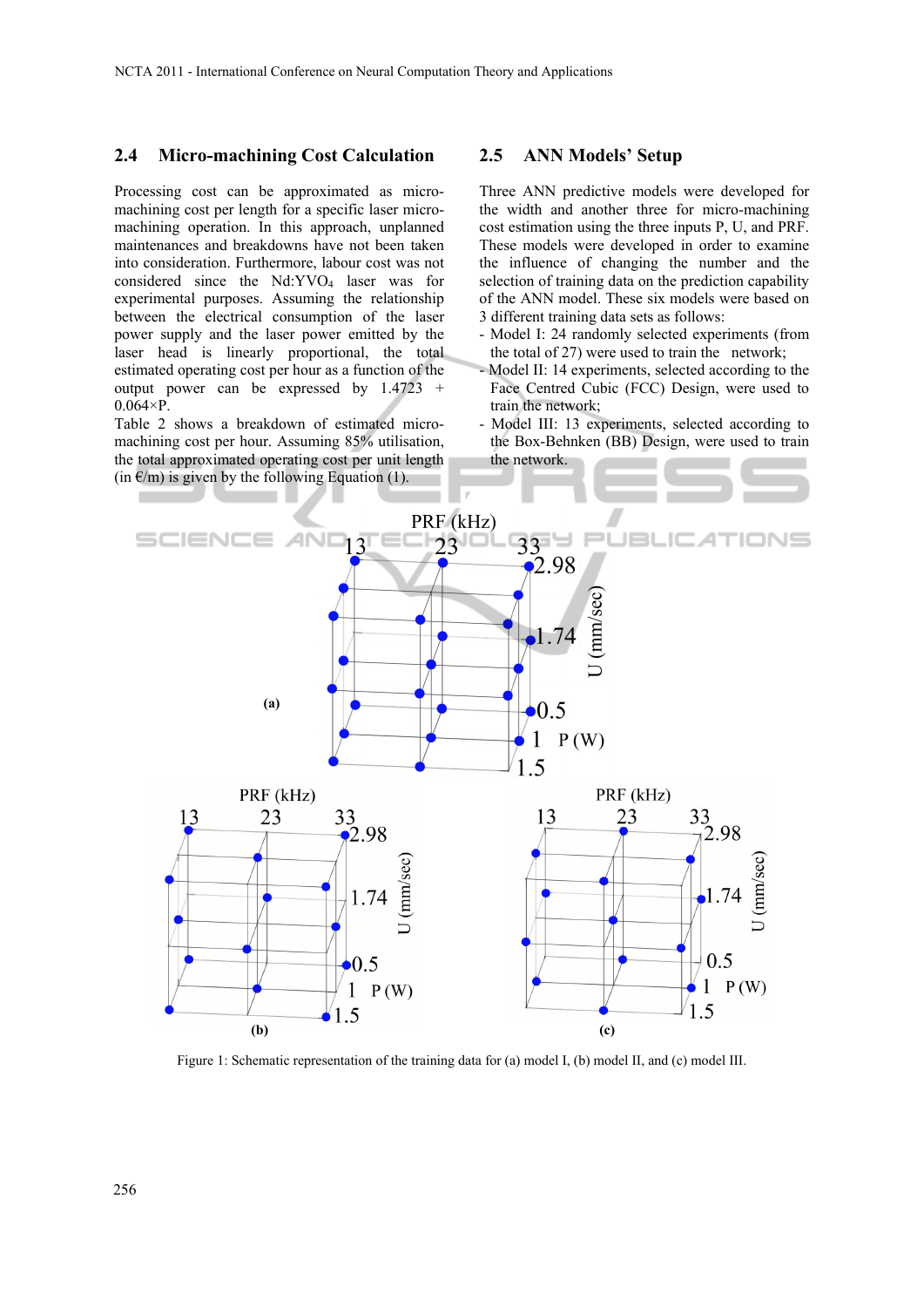Each of these three models was used for two models, one for the width prediction and another for the operating cost per metre prediction. All 27 experimental data were employed for verification purposes in order to locate the best ANN structure within the various possible architectures for each model. Figure 1 shows a representation of the training data distribution in 3D space (a) for model I, (b) for model II, and (c) for model III. The training set of models II & III were selected according to two popular designs; FCC Design and BB Design respectively. These two designs were selected in order to investigate which design should be chosen in case only a limited number of experiments could be performed. This scenario could occur when for example carrying out the experiments is time consuming, expensive, or dangerous.

#### **2.6 Configuration of ANN Models**

In this work, all the studied ANN models were of feed-forward structure and back-propagation Ñ algorithm. Moreover, they were designed and executed using the aNETka software. Due to the lack of a quantifiable procedure for theoretical appraisal of the best ANN architecture, exhaustive trial-and-error study was performed to find the best ANN configuration for each model. Two ASCII text input files were prepared for each model. The first one contained the training data inputs and corresponding outputs for the training stage. The second one contained all 27 experimental data inputs and their corresponding outputs for the verification stage. In order to find the best ANN model, the number of hidden layers was changed up to four and the number of neurons in each hidden layer was varied up to 100 neurons. A diagrammatic description of the examined ANN architectures is shown in Figure 2.



Figure 2: Architecture of feed-forward ANN schema developed with three inputs and one output.

Due to its good generalisation capability, a transfer sigmoid function was used in all investigated ANN architectures. Since the learning rate value controls the magnitude of weight and bias updates, the choice of this value meaningfully influences ANN schemas training time. Empirically the learning rate value was manually varied between 0.0001 and 6 depending on the progress of the aNETka execution during training process.

To avoid and reduce the probability of the training runs being stuck in local optima, the momentum parameter was utilised and fixed at a medium value of 0.8 for all ANN training runs.

In the ANN program used the training data was iteratively passed one by one through the ANN structure and the weights were automatically adjusted after each iteration. Part of the training data was randomly selected and set aside by the aNETka software in order to be used as a validation set and a criterion to decide when to stop the training. In an effort to minimise the training error and avoid over training, the training process was supervised during the ANN model formulation. The training part of the aNETka software provided the user with a graphical chart of the past and current RMS error value. This graphical chart was ceaselessly supervised so that ANN configurations with the highest prediction capability could be obtained for each model. Configurations for which the RMS errors raised significantly and continuously during training were dropped. Afterwards, the process of ANN structure formation was restarted and only structures with RMS error value below 0.001% were accepted.

# **3 RESULTS**

#### **3.1 Final ANN Structures**

In this work and after trying a wide variety of hidden layer diversifications, it was discovered that the best ANN schemas were obtained with one or two hidden layers. Table 3 shows the number of neurons in the hidden layers that achieved best predictions of width and cost for models I, II, and III.

Table 3: Number of neurons in the hidden layers for width and depth in I, II, and III models.

| <b>Model</b> | <b>Hidden layers</b> | width | cost |
|--------------|----------------------|-------|------|
|              |                      |       |      |
|              |                      |       |      |
|              | ond                  |       |      |
|              | ы                    |       |      |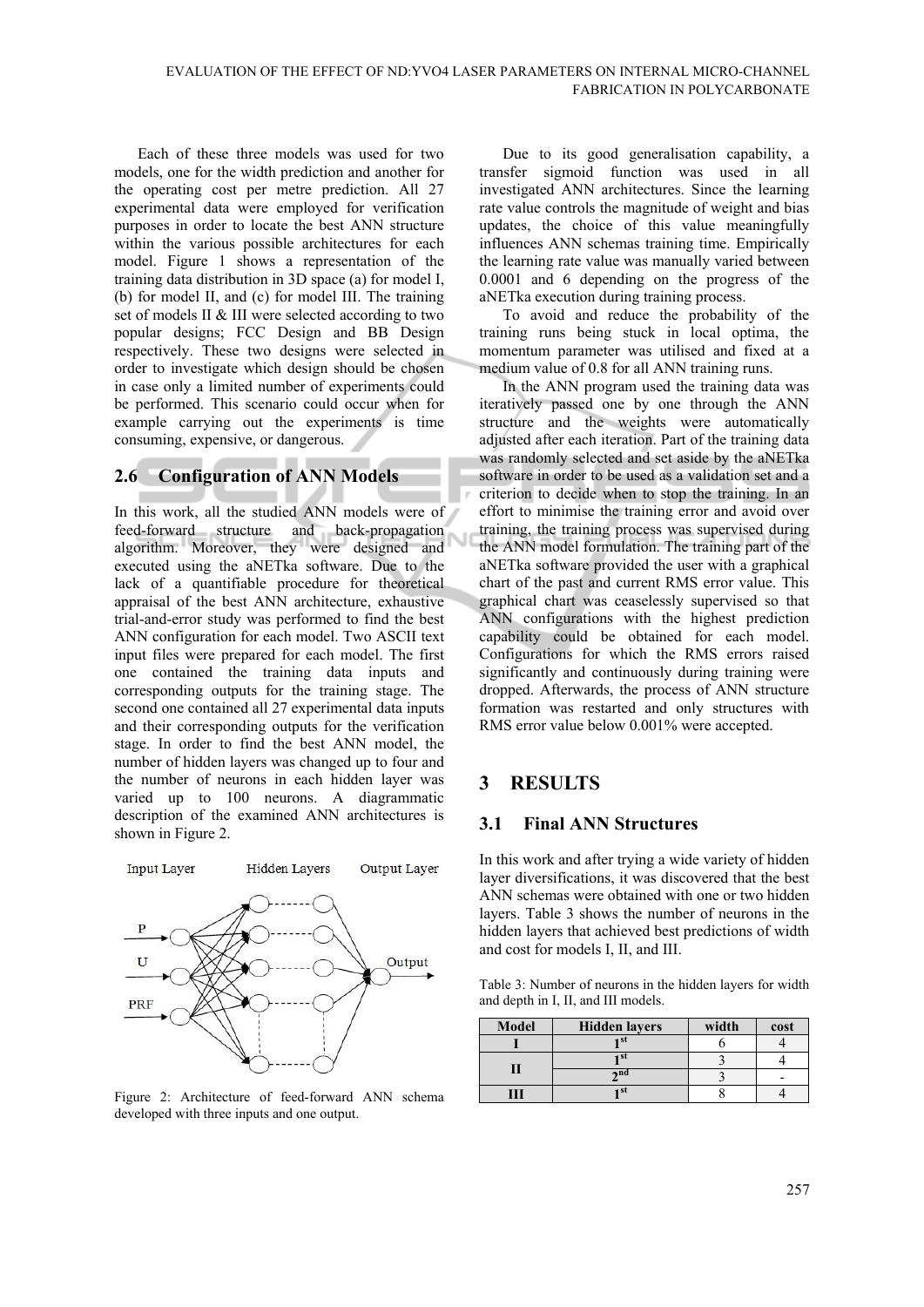#### **3.2 ANN Predictive Models' Comparison**

Comparison criteria are needed in order to quantify the difference between values produced by a model and the actual values. After a profound search in statistics, three statistical estimators were found to be the best criterions that together can do the required work. These statistical estimators are MSE (Mean Squared Error), R2 (The coefficient of determination), and MAPE (Mean Absolute Percentage Error). These estimators were employed to provide a measure of how well future outcomes are likely to be predicted by the investigated model. Table 4 shows a side by side comparison between models I, II, and III in terms of the three chosen estimators.

The Mean Squared Errors (MSE), the coefficients of determination  $(R^2)$ , and the Mean Absolute Percentage Errors (MAPE) for width and depth in I, II, and III models are shown in Table 4. Lower values of MSE and MAPE and higher values of  $R^2$  indicate better model fit.

MSE,  $R^2$ , and MAPE were calculated according to the Formulas below:

MSE = 
$$
\frac{1}{n} \sum_{i=1}^{n} ((y_i - \hat{y}_i)^2)
$$
 (2)

$$
R^{2} = \frac{\sum_{i=1}^{n} ((\hat{y}_{i} - \bar{y})^{2})}{\sum_{i=1}^{n} ((y_{i} - \bar{y})^{2})}
$$
(3)

$$
MAPE = \frac{1}{n} \sum_{i=1}^{n} \left| \frac{y_i - \hat{y}_i}{y_i} \right|
$$
 (4)

Where n is the number of experiments, y is the actual value, and  $\hat{v}$  is the predicted value,  $\bar{v}$  is the mean of actual values.

Practically these three estimators were used for the selection of the best ANN schemas for each model in the first place. Moreover, they were used to compare the models I, II, and III.

#### **4 DISCUSSION**

In this work, factorial DoE assisted in the selection of training data sets for the ANN predictive models. Furthermore, it was found that ANN predictive models have inherent capability to effectively reproduce the outcomes of a nonlinear, complex and dynamic system, like a laser micro-machining system.

Ranking the models (I, II, and III) according to the three statistical estimators, model I was the best for width and cost responses. This might be attributed to the great number of training data used in this model (24 out of 27 available data). This was the largest amount of training data compared to the other models (14 for model II and 13 for model III). This enabled model I to predict the whole experimental data width and operating cost with a small margin of error.

Model II was next best and better than model III, even though both having almost the same number of training data but different training data set. This might be due to the fact that the training data set in model II was chosen according to FCC Design which covers all the corner points from the experimental data space. While the rather worse prediction of model IIIs that used BB Design, can be comprehended when the absence of the eight experimental data space corner points from the training set is taken into account. So due to the lack of these influential points, the estimation within the data ranges will not be adequately exact from this model.

It can be seen clearly from Table 4 that statistical estimators for cost prediction are a lot better than their counterparts for width prediction. This can be attributed to the fact that production cost is proportional to its inputs and it was originally estimated using Equation (1). Furthermore, this demonstrates the ability to utilise ANN as an arbitrary function estimation technique that uses experimentally observed data to "learn".

Another notice from Table 4 that all statistical estimators came to an agreement, model I was the

| Estimator   | Width |         | Estimator | Cost        |              |                 |                   |
|-------------|-------|---------|-----------|-------------|--------------|-----------------|-------------------|
|             |       |         | Ш         |             |              |                 | Ш                 |
| <b>MSE</b>  | 24.8  | 192.7   | 206.8     | <b>MSE</b>  | $8x10^{-11}$ | $9065x10^{-11}$ | $273253x10^{-11}$ |
| $R^2$       | 0.99  | 0.95    | 0.95      | $R^2$       | 0.99         | 0.99            | 0.99              |
| <b>MAPE</b> | $2\%$ | $6.0\%$ | $7.2\%$   | <b>MAPE</b> | $0.003\%$    | $0.038\%$       | $0.100\%$         |

Table 4: Comparison criteria for width and depth models in I, II, and III models.